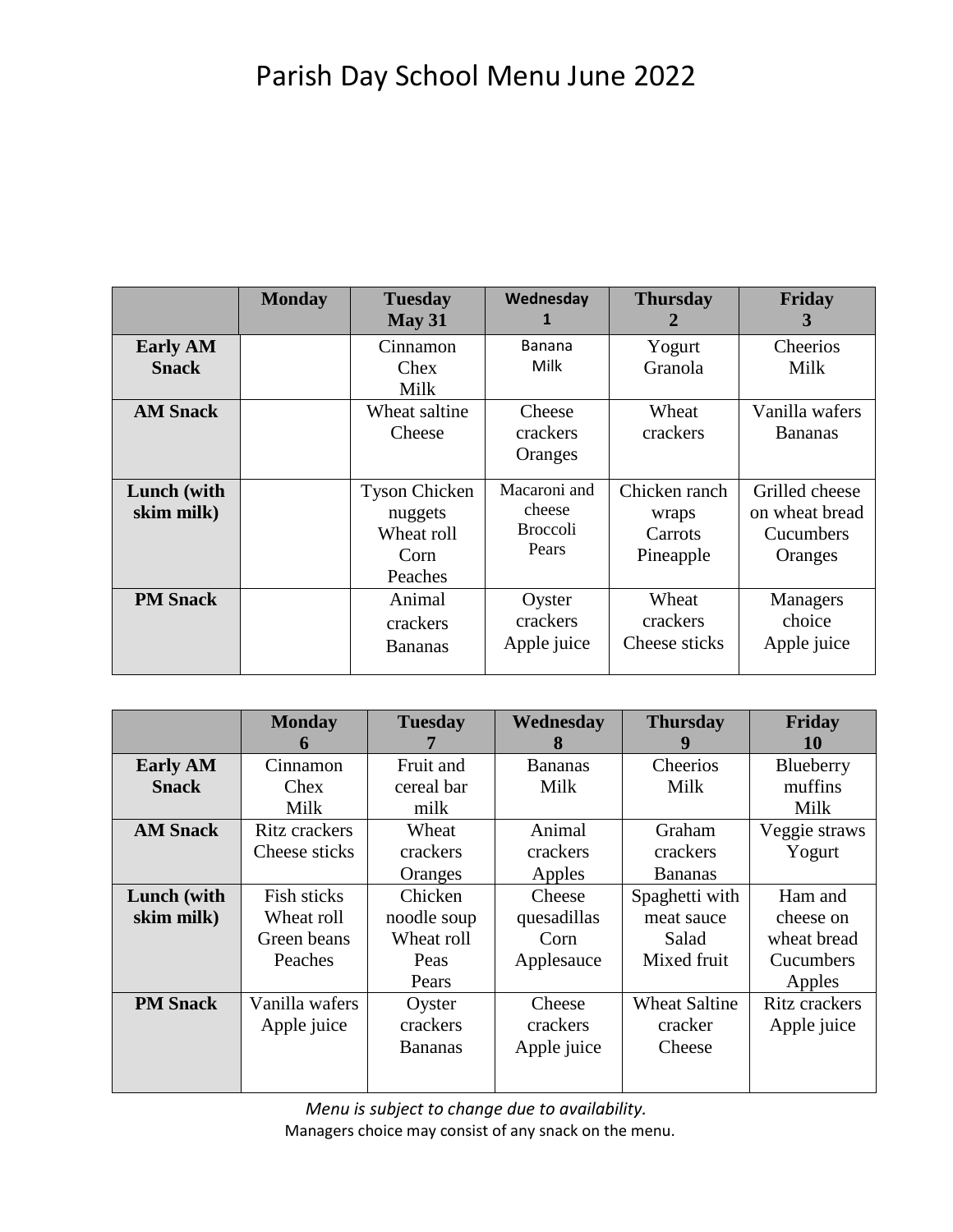## Parish Day School Menu June 2022

|                                 | <b>Monday</b><br>13                                                        | <b>Tuesday</b><br>14                               | Wednesday<br>15                    | <b>Thursday</b><br>16                      | Friday<br>17                                          |
|---------------------------------|----------------------------------------------------------------------------|----------------------------------------------------|------------------------------------|--------------------------------------------|-------------------------------------------------------|
| <b>Early AM</b><br><b>Snack</b> | Cinnamon<br>Chex<br>Milk                                                   | Fruit and<br>cereal bar<br>Milk                    | <b>Bananas</b><br>Milk             | Yogurt<br>Granola                          | Cheerios<br>Milk                                      |
| <b>AM Snack</b>                 | Wheat saltines<br>Cheese                                                   | Cheese<br>crackers<br>Oranges                      | Ritz crackers<br>Apples            | Vanilla<br>wafers<br><b>Bananas</b>        | Apple sauce<br>Goldfish                               |
| Lunch (with<br>skim milk)       | <b>Tyson Chicken</b><br>nuggets<br>Wheat roll<br>Green beans<br>Applesauce | Macaroni and<br>cheese<br><b>Broccoli</b><br>Pears | Chicken tacos<br>Corn<br>Pineapple | Pancakes<br>Eggs<br>Hash browns<br>Oranges | Grilled cheese<br>on wheat bread<br>Carrots<br>Apples |
| <b>PM Snack</b>                 | Graham<br>crackers<br>Apple juice                                          | Animal<br>crackers<br><b>Bananas</b>               | Oyster<br>crackers<br>Apple juice  | Wheat<br>crackers<br>Cheese stick          | Manager<br>choice<br>Apple juice                      |

|                                 | <b>Monday</b><br>20 | <b>Tuesday</b><br>21                                 | Wednesday<br>22                          | <b>Thursday</b><br>23                                | Friday<br>24                                                  |
|---------------------------------|---------------------|------------------------------------------------------|------------------------------------------|------------------------------------------------------|---------------------------------------------------------------|
| <b>Early AM</b><br><b>Snack</b> |                     | Cinnamon<br>Chex<br>Milk                             | <b>Bananas</b><br>Milk                   | Cheerios<br>Milk                                     | Blueberry<br>muffins<br>Milk                                  |
| <b>AM Snack</b>                 |                     | Wheat cracker<br>Cheese sticks                       | Apples<br>Cheese<br>crackers             | Graham<br>crackers<br><b>Bananas</b>                 | Ritz crackers<br>Oranges                                      |
| Lunch (with<br>skim milk)       |                     | Spaghetti with<br>meat sauce<br>Green beans<br>Pears | Cheese<br>quesadillas<br>Corn<br>Peaches | Pulled chicken<br>sandwiches<br>Carrots<br>Pineapple | Turkey and<br>cheese on wheat<br>bread<br>Cucumbers<br>Apples |
| <b>PM Snack</b>                 |                     | Cheese<br>crackers<br>Apple juice                    | Oyster<br>crackers<br>Apple juice        | Wheat saltine<br>Cheese                              | Managers<br>choice<br>Apple Juice                             |

*Menu is subject to change due to availability.* Managers choice may consist of any snack on the menu.